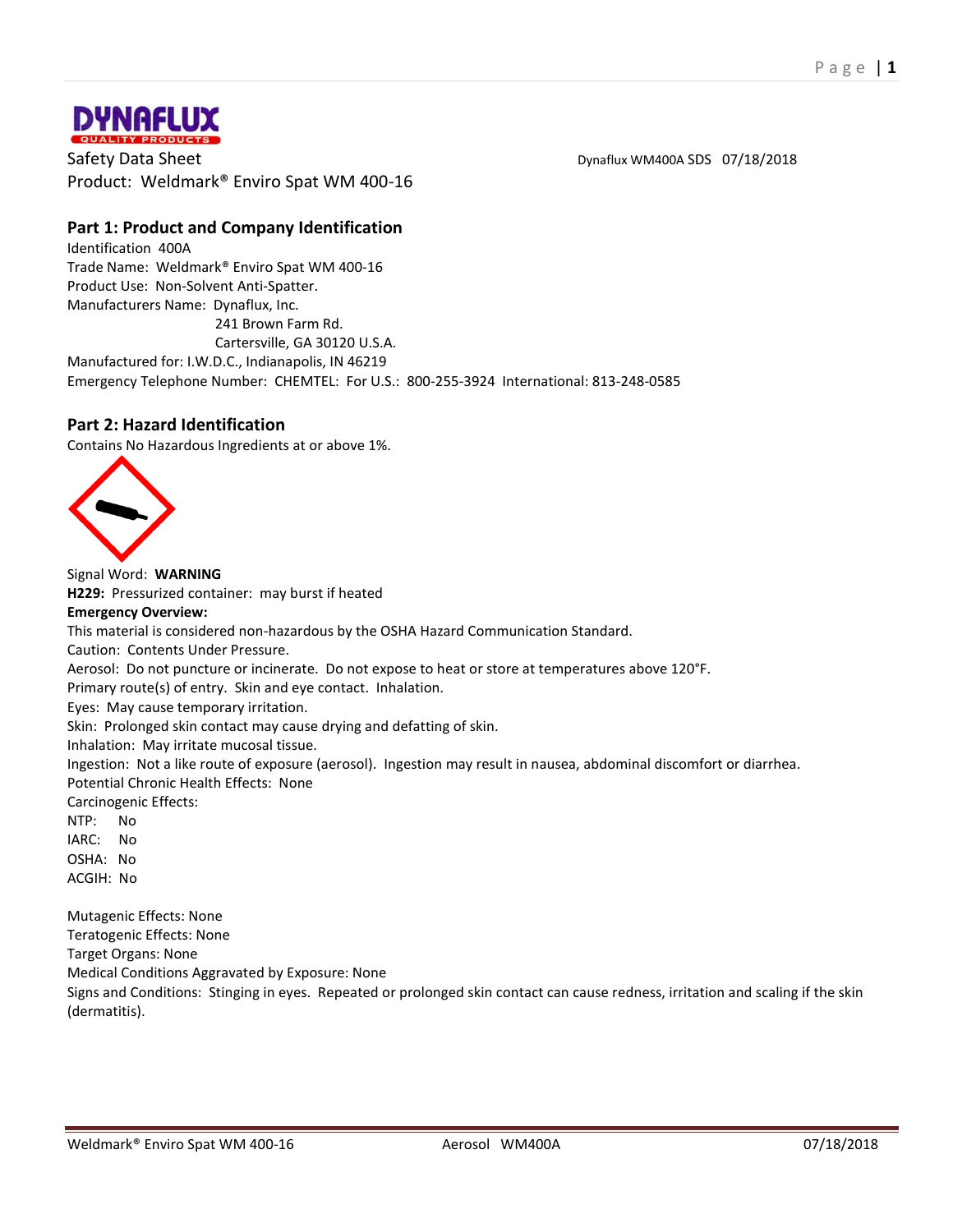# **Part 3: Components / information on ingredients**

Contains No Hazardous Ingredients at or above 1%.

| H.M.I.S.      |  |  | N.F.P.A.                   |  |
|---------------|--|--|----------------------------|--|
| <b>Health</b> |  |  | Health                     |  |
| Flammability  |  |  | Flammability               |  |
| Reactivity    |  |  | Reactivity                 |  |
| Special       |  |  | <b>Personal Protection</b> |  |

#### **Part 4: First Aid Measures**

- Eyes: Flush eyes with cool, clean water (low pressure) for at least 15 minutes. Hold eyelids apart to ensure complete irrigation of the eye and eyelid. If irritation persists seek medical attention. **GHS: Subcategory 2B**
- Skin: Should irritation occur wash affected area with soap and water for 15 minutes. Lauder clothing before reuse. If irritation persists seek medical attention.
- Inhalation: No irritation with inhalation should occur. Remove to fresh air. If not breathing give artificial respiration. Seek medical attention.
- Ingestion: Ingestion is unlikely. Should ingestion occur, do not induce vomiting unless directed to do so by medical personnel. Drink a glass of water or milk to dilute. Never give anything by mouth to an unconscious person. Seek medical attention immediately.

## **Part 5: Fire Fighting Measures**

Flashpoint: Nonflammable Flame Projection Test U.E.L.: None Established L.E.L. : None Established Auto Ignition Temperature: NA Combustion Products: Carbon dioxide, carbon monoxide. Extinguishing Media: Foam, CO2, Dry chemical Unusual Fire and Explosion Hazard: Use a self- contained breathing apparatus. Use water fog to cool containers to prevent rupturing of containers. Aerosols may rupture upon heating, spread fire and overcome sprinkler systems.

## **Part 6: Accidental Release Measures**

Small Spill: Soak up with absorbent material, i.e. kitty litter, clay or dirt. Sweep up and place in a labeled closed container. Large Spill: Keep unauthorized people from the area. Dike area and pump contents to a labeled, closed container. Absorb residue and sweep up. Place in a closed, labeled container. Dispose of properly.

## **Part 7: Handling and Storage**

Leave in the shipping containers. Store in a cool dry place. Do not expose aerosols to temperatures above 120° F or the container may rupture. Store aerosol as Level 1 Aerosol (NFPA 30B).

## **Part 8: Exposure Control / Personal Protection**

Personal Protection:

Eye: Safety Glasses with side shields conforming to appropriate regulations.

Hand Protection: None required. Use of chemically resistant gloves is recommended.

Respiratory Protection: Use of this product as per label instructions does not require the use of respiratory protection. If airborne concentrations are above the applicable exposure limits use NIOSH approved respiratory protection (organic vapor cartridge).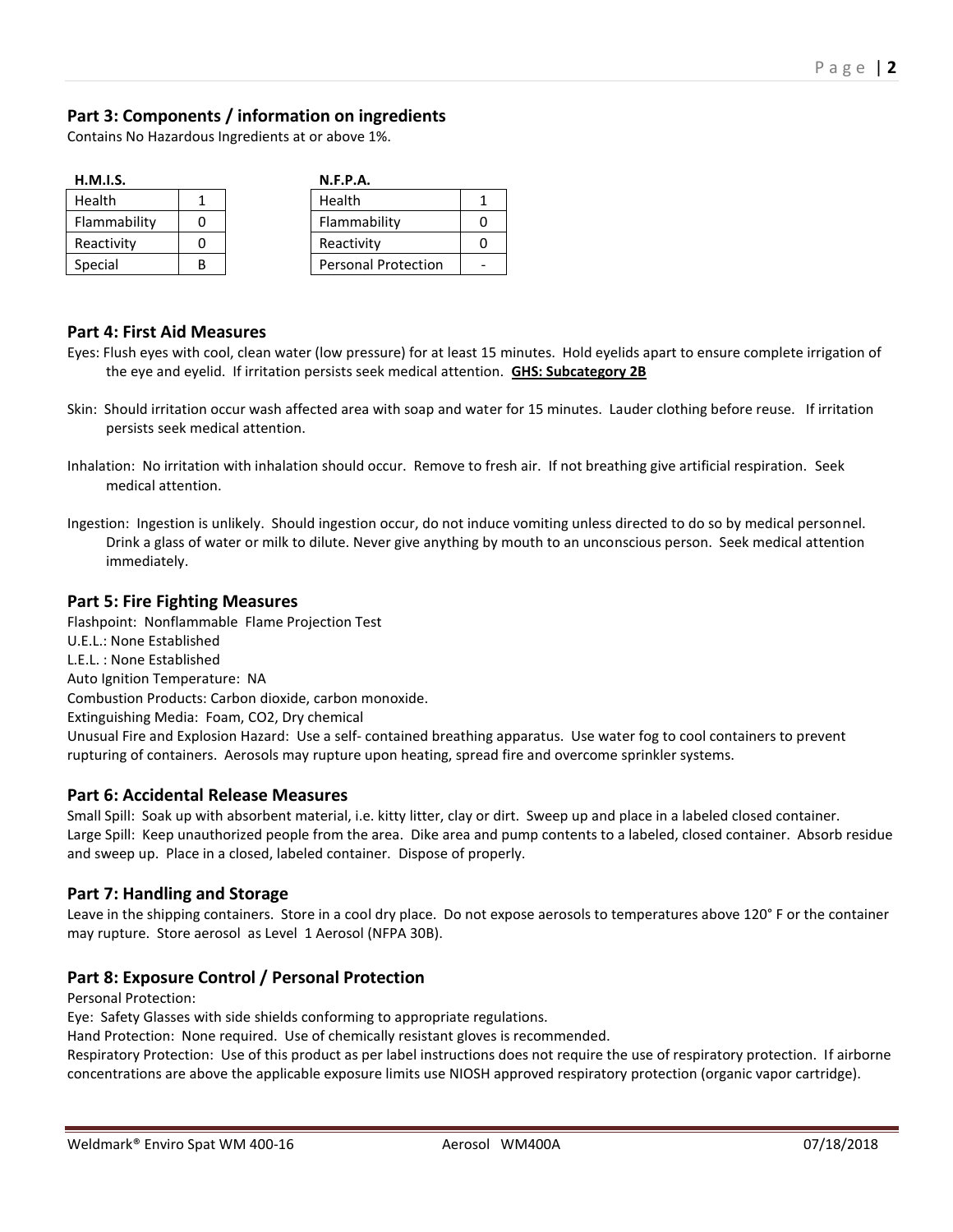# **Part 9: Physical and Chemical Properties**

Boiling Point: 212°F (100 C) Vapor Pressure : (PSIG @ 70°F): 120 psig Vapor Density (Air=1): .62 Appearance and Odor: Orange with no odor. Specific Gravity: (H2O)=1): 1.00 mmHg Evaporation Rate (H2O=1): 1 Water Reactive: No Solubility in water: Miscible Flash Point: None Decomposition Temperature: Not Established VOC content: 3.18%

#### **Part 9: Physical and Chemical Properties: (Continued):**

Auto Ignition Temperature: Not Established Flammable Limits: Lower: Not Established Upper: Not Established Partition Coefficient: (Octanol/Water): <1 VOC Content: 3.18% (by weight)

## **Part 10: Stability and Reactivity**

Stability- Product is stable Hazardous Polymerization- will not occur. Avoid extreme heat and freezing.

## **Part 11: Toxicological Information**

An acute toxicity study of this product has not been conducted. Information given in this section relates only to individual constituents contained in this compound.

## **Part 12: Ecological Information**

Mobility: Low volatility. Will Absorb into soil. Persistence and Degradability: 100% Biodegradable / Inert. Bioaccumulative Potential: no bioaccumulation potential. Other adverse effects: None

#### **Part 13: Disposal Consideration**

Waste must be disposed of in accordance with national, regional, provincial, state and local environmental control regulations. Do not dump into any sewers, on the ground or into any body of water.

#### **Part 14: Transportation Information**

**DOT HM-181 Shipping Information**

D.O.T. Shipping Name – Consumer Commodity Hazard Class or Division: ORM-D (on shipping carton) UN Number: NA Packing Group: None Label(s) Required: ORM-D (on shipping carton)

Continued